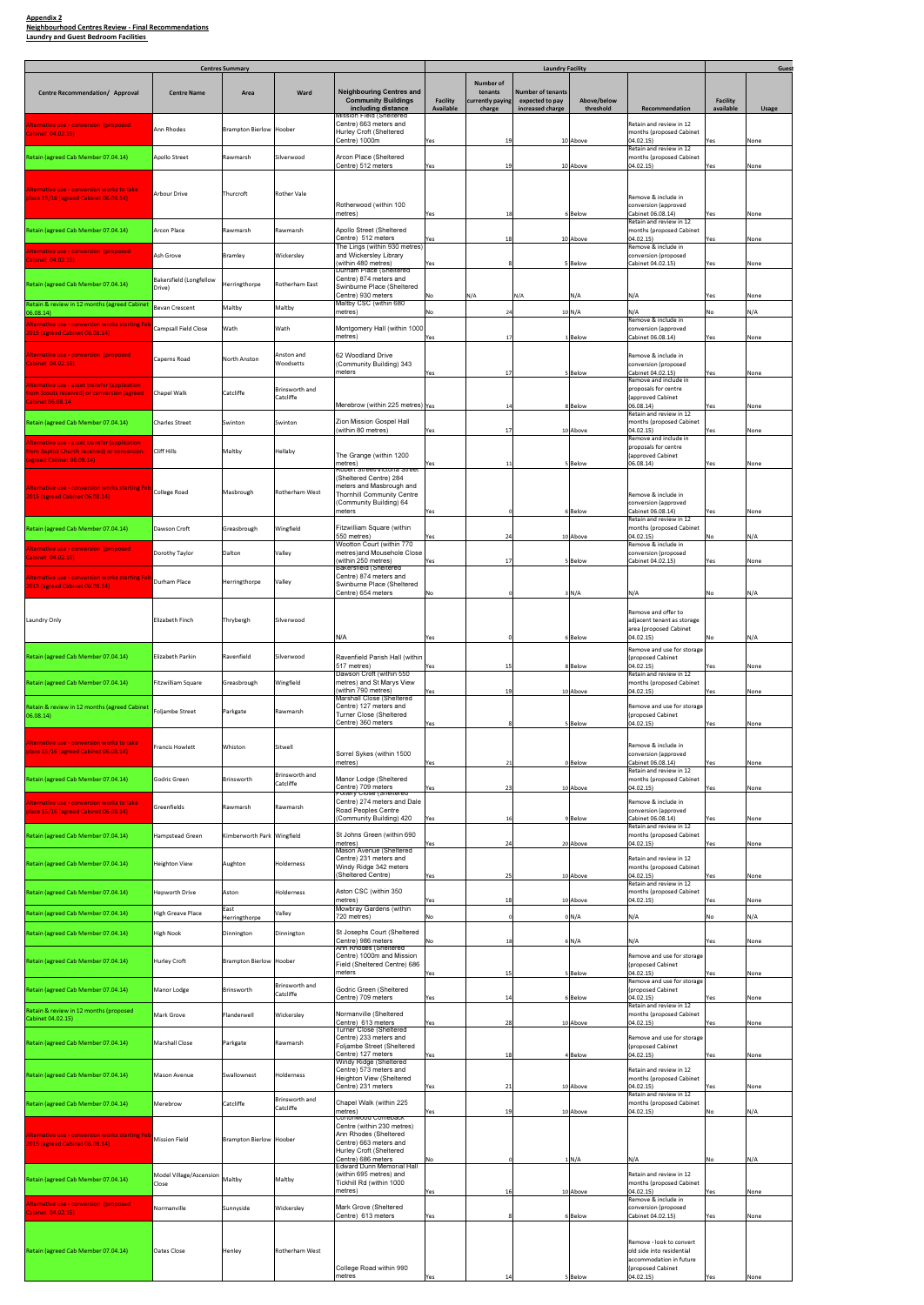|                                                                                           |                                   | <b>Centres Summary</b>     |                         |                                                                                                                                              |                              |                                                    | <b>Laundry Facility</b>                                         |                          |                                                                  |                       | Gues  |
|-------------------------------------------------------------------------------------------|-----------------------------------|----------------------------|-------------------------|----------------------------------------------------------------------------------------------------------------------------------------------|------------------------------|----------------------------------------------------|-----------------------------------------------------------------|--------------------------|------------------------------------------------------------------|-----------------------|-------|
|                                                                                           |                                   |                            |                         |                                                                                                                                              |                              |                                                    |                                                                 |                          |                                                                  |                       |       |
| Centre Recommendation/ Approval                                                           | <b>Centre Name</b>                | Area                       | Ward                    | <b>Neighbouring Centres and</b><br><b>Community Buildings</b><br>including distance                                                          | <b>Facility</b><br>Available | Number of<br>tenants<br>currently paying<br>charge | <b>Number of tenants</b><br>expected to pay<br>increased charge | Above/below<br>threshold | Recommendation                                                   | Facility<br>available | Usage |
| Retain (agreed Cab Member 07.04.14)                                                       | Peregrin Way                      | Harthill                   | Wales                   | Harthill Parish Hall (within<br>590 metres)                                                                                                  | Yes                          | 15                                                 |                                                                 | 4 Below                  | Remove and use for storage<br>(proposed Cabinet<br>04.02.15)     | Yes                   | N/A   |
| Retain (agreed Cab Member 07.04.14)                                                       | Pottery Close                     | Parkgate                   | Rawmarsh                | Greenfields (Sheltered<br>Centre) 274 meters and Dale<br>Road Peoples Centre<br>(Community Building) 690<br>metres                           | Yes                          | 19                                                 |                                                                 | 11 Above                 | Retain and review in 12<br>months (proposed Cabinet<br>04.02.15) | No                    | N/A   |
| Iternative use - conversion (proposed<br>abinet 04.02.15)                                 | Robert Street/Victoria<br>Street  | Masbrough                  | Rotherham West          | College Road (Sheltered<br>Centre)284 meters and<br>Masbrough and Thornhill<br><b>Community Centre</b><br>(Community Building) 162<br>meters | Yes                          | 18                                                 |                                                                 | 10 Above                 | Retain and review in 12<br>months (proposed Cabinet<br>04.02.15) | Yes                   | None  |
| Retain (agreed Cab Member 07.04.14)                                                       | Rotherwood                        | Thurcroft                  | Rother Vale             | Arbour Drive (within 1000<br>metres)                                                                                                         | Yes                          | 13                                                 |                                                                 | 6 Below                  | Remove and use for storage<br>(proposed Cabinet<br>04.02.15)     | Yes                   | None  |
| Retain (agreed Cab Member 07.04.14)                                                       | Shaftesbury House                 | St Anns                    | <b>Boston Castle</b>    | Unity Centre (within 380<br>metres)                                                                                                          | Yes                          | 42                                                 |                                                                 | 13 Above                 | Retain and review in 12<br>months (proposed Cabinet<br>04.02.15) | Yes                   | None  |
| <u>lternative use - conversion works to take.</u><br>Iace 15/16 (agreed Cabinet 06.08.14) | Sorrel Sykes                      | Whiston                    | Sitwell                 | Whiston community centre<br>(within 120 metres) and<br>Francis Howlett (within 1500<br>centres)                                              | Yes                          | 21                                                 |                                                                 | 11 Below                 | Remove & include in<br>conversion (approved<br>Cabinet 06.08.14) | Yes                   | None  |
| Retain (agreed Cab Member 07.04.14)                                                       | St Joseph's Court                 | Dinnington                 | Dinnington              | High Nook (Sheltered Centre)<br>986 meters                                                                                                   | Yes                          |                                                    |                                                                 | 3 Below                  | Remove and use for storage<br>(proposed Cabinet<br>04.02.15)     | Yes                   | None  |
| Retain & review in 12 months (agreed Cabinet<br>06.08.14)                                 | St Mary's View                    | Munsbrough                 | Wingfield               | Fitzwilliam Square (within<br>790 metres) and Dawson<br>Croft (within 900 metres)                                                            | Yes                          | 27                                                 |                                                                 | 10 Above                 | Retain and review in 12<br>months (proposed Cabinet<br>04.02.15) | Yes                   | None  |
| Retain (agreed Cab Member 07.04.14)                                                       | Staple Green                      | Thrybergh                  | Silverwood              | Vale Road (Sheltered Centre)<br>222 meters                                                                                                   | Yes                          | 20                                                 |                                                                 | 10 Above                 | Retain and review in 12<br>months (proposed Cabinet<br>04.02.15) | Yes                   | None  |
| <u>lternative use - conversion (proposed-</u><br>abinet 04.02.15)                         | <b>Station Road</b>               | Treeton                    | <b>Rother Vale</b>      | <b>Treeton Reading Rooms</b><br>(within 130 metres)                                                                                          | Yes                          | 13                                                 |                                                                 | 10 Above                 | Retain and review in 12<br>months (proposed Cabinet<br>04.02.15) | Yes                   | None  |
| Retain (agreed Cab Member 07.04.14)                                                       | Swinburne Place                   | Herringthorpe              | Valley                  | <b>Bakersfield (Sheltered</b><br>Centre) 930 meters and<br>Durham Place (Sheltered<br>Centre) 654 meters                                     | No                           |                                                    |                                                                 | 0 N/A                    | N/A                                                              | No                    | N/A   |
| Retain (agreed Cab Member 07.04.14)                                                       | The Grange                        | Maltby                     | Maltby                  | Cliff Hills Neighbourhood<br>Centre (within 1200 metres)                                                                                     | Yes                          | 31                                                 |                                                                 | 11 Above                 | Retain and review in 12<br>months (proposed Cabinet<br>04.02.15) | Yes                   | None  |
| Retain (agreed Cab Member 07.04.14)                                                       | The Lings                         | <b>Bramley</b>             | Hellaby                 | Ash Grove (within 929<br>metres)                                                                                                             | Yes                          | 23                                                 |                                                                 | 10 Above                 | Retain and review in 12<br>months (proposed Cabinet<br>04.02.15) | Yes                   | None  |
| Retain (agreed Cab Member 07.04.14)                                                       | The Steadlands                    | Rawmarsh                   | Hoober                  | Central Drive (Community<br>Building) 176 meters and<br>Manor Farm Drop in Centre<br>(Community Building)                                    | Yes                          | 24                                                 |                                                                 | 5 Below                  | Remove and use for storage<br>(proposed Cabinet<br>04.02.15)     | Yes                   | None  |
| Retain & review in 12 months (agreed Cabinet<br>06.08.14)                                 | Tickhill Road /Glencairn<br>Court | Maltby                     | Maltby                  | <b>Edward Dunn Memorial Hall</b><br>(within 545 metres) and<br>Tickhill Road (within 1000<br>metres)                                         | Yes                          | 12                                                 |                                                                 | 10 Above                 | Retain and review in 12<br>months (proposed Cabinet<br>04.02.15) | Yes                   | None  |
| Retain (agreed Cab Member 07.04.14)                                                       | Turner Close                      | Parkgate                   | Rawmarsh                | Marshall Close (Sheltered<br>Centre) 233 meters and<br>Foljambe Street (Sheltered<br>Centre) 360 meters                                      | Yes                          | 14                                                 |                                                                 | 5 Below                  | Remove and use for storage<br>(proposed Cabinet<br>04.02.15)     | Yes                   | None  |
| Retain (agreed Cab Member 07.04.14)                                                       | Vale Road / Warreners<br>Drive    | Thrybergh                  | Valley                  | Elizabeth Finch (Sheltered<br>Centre) 309 meters and<br>Staple Green (Sheltered<br>Centre) 222 meters                                        | Yes                          | 37                                                 |                                                                 | 11 Above                 | Retain and review in 12<br>months (proposed Cabinet<br>04.02.15) | Yes                   | None  |
| Iternative use - conversion (proposed<br>abinet 04.02.15)                                 | Victoria Court                    | Kiveton Park               | Wales                   | Viking Way (within 1200<br>metres)                                                                                                           | Yes                          | 17                                                 |                                                                 | 10 Above                 | Retain and review in 12<br>months (proposed Cabinet<br>04.02.15) | /es                   | None  |
| Retain (agreed Cab Member 07.04.14)                                                       | Viking Way                        | Kiveton Park               | Wales                   | Victoria Court (within 1200<br>metres)                                                                                                       | Yes                          | 19                                                 |                                                                 | 5 Below                  | Remove and use for storage<br>(proposed Cabinet<br>04.02.15)     | Yes                   | None  |
| Retain (agreed Cab Member 07.04.14)                                                       | Wellfield Lodge                   | Kimberworth Park Wingfield |                         | St Johns Green (within 420<br>metres)                                                                                                        | Yes                          | 18                                                 |                                                                 | 10 Above                 | Retain and review in 12<br>months (proposed Cabinet<br>04.02.15) | Yes                   | None  |
| Retain (agreed Cab Member 07.04.14)                                                       | <b>Windy Ridge</b>                | Aughton                    | Holderness              | Heighton View (Sheltered<br>Centre) 342 meters and<br>Mason Avenue (Sheltered<br>Centre) 231 meters                                          | Yes                          | 21                                                 |                                                                 | 10 Above                 | Retain and review in 12<br>months (proposed Cabinet<br>04.02.15) | Yes                   | None  |
| Laundry Only                                                                              | <b>Woodland Drive</b>             | North Anston               | Anston and<br>Woodsetts | Caperns Road                                                                                                                                 | Yes                          |                                                    |                                                                 | 10 Above                 | Retain and review in 12<br>months (proposed Cabinet<br>04.02.15) | N٥                    | N/A   |
| Retain (agreed Cab Member 07.04.14)                                                       | <b>Wootton Court</b>              | Thrybergh                  | Valley                  | Dorothy Taylor (within 700<br>metres) and Mousehole<br>Close (within 630 metres)                                                             | Yes                          | 20                                                 |                                                                 | 10 Above                 | Retain and review in 12<br>months (proposed Cabinet<br>04.02.15) | Yes                   | None  |
| Retain (agreed Cab Member 07.04.14)                                                       | York Gardens                      | Wath                       | Hoober                  | Oaklea Avenue Community<br>Centre (Community Building)<br>407 meters                                                                         | Yes                          | 13                                                 |                                                                 | 6 Below                  | Remove and use for storage<br>(proposed Cabinet<br>04.02.15)     | Yes                   | None  |
| Total                                                                                     |                                   |                            |                         |                                                                                                                                              |                              |                                                    |                                                                 |                          |                                                                  |                       |       |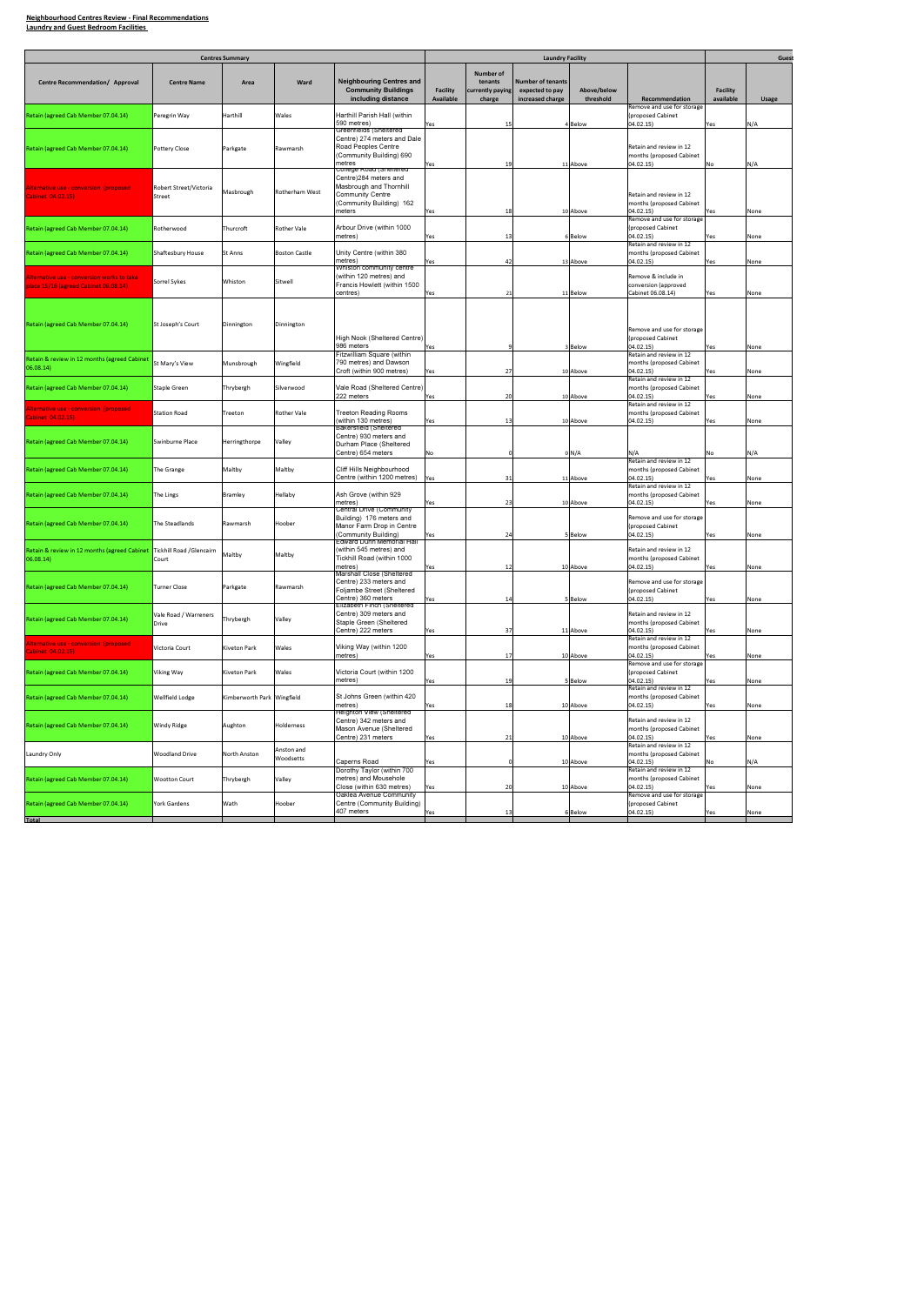|                                                                                                                                     | <b>Bedroom Facility</b>          |                                |                             |                                                                                                                                |                                                                                                   |  |  |
|-------------------------------------------------------------------------------------------------------------------------------------|----------------------------------|--------------------------------|-----------------------------|--------------------------------------------------------------------------------------------------------------------------------|---------------------------------------------------------------------------------------------------|--|--|
| Centre Recommendation/ Approval                                                                                                     | <b>Centre Name</b>               | Area                           | Ward                        | <b>Neighbouring Centres and</b><br><b>Community Buildings</b><br>including distance                                            | Recommendation                                                                                    |  |  |
| Alternative use - conversion (proposed)<br>Cabinet 04.02.15)                                                                        | Ann Rhodes                       | <b>Brampton Bierlow Hoober</b> |                             | Mission Field (Sheltered<br>Centre) 663 meters and<br>Hurley Croft (Sheltered                                                  | Remove and offer to adjacent tenant                                                               |  |  |
| Retain (agreed Cab Member 07.04.14)                                                                                                 | Apollo Street                    | Rawmarsh                       | Silverwood                  | Centre) 1000m<br>Arcon Place (Sheltered                                                                                        | (proposed Cabinet 04.02.15)<br>Remove - use as office/stores (proposed                            |  |  |
| <u> Alternative use - conversion works to take</u><br>place 15/16 (agreed Cabinet 06.08.14)                                         | Arbour Drive                     | Thurcroft                      | <b>Rother Vale</b>          | Centre) 512 meters<br>Rotherwood (within 100                                                                                   | Cabinet 04.02.15)<br>Remove and offer to adjacent tenant                                          |  |  |
| Retain (agreed Cab Member 07.04.14)                                                                                                 | Arcon Place                      | Rawmarsh                       | Rawmarsh                    | metres)<br>Apollo Street (Sheltered                                                                                            | (approved Cabinet 06.08.14)<br>Remove - use as office/stores (proposed                            |  |  |
| Alternative use - conversion (proposed                                                                                              | Ash Grove                        | <b>Bramley</b>                 | Wickersley                  | Centre) 512 meters<br>The Lings (within 930 metres)<br>and Wickersley Library                                                  | Cabinet 04.02.15)<br>Remove and offer to adjacent tenant                                          |  |  |
| Cabinet 04.02.15)<br>Retain (agreed Cab Member 07.04.14)                                                                            | Bakersfield (Longfellow          | Herringthorpe                  | Rotherham East              | (within 480 metres)<br>Durham Place (Sheltered<br>Centre) 874 meters and                                                       | (proposed Cabinet 04.02.15)                                                                       |  |  |
| Retain & review in 12 months (agreed Cabinet                                                                                        | Drive)<br><b>Bevan Crescent</b>  | Maltby                         | Maltby                      | Swinburne Place (Sheltered<br>Centre) 930 meters<br>Maltby CSC (within 680<br>metres)                                          | Remove - use as office/stores (proposed<br>Cabinet 04.02.15)                                      |  |  |
| 06.08.14)<br><u> Alternative use - conversion works starting Feb</u><br>2015 (agreed Cabinet 06.08.14)                              | Campsall Field Close             | Wath                           | Wath                        | metres)                                                                                                                        | N/A<br>Montgomery Hall (within 1000 Remove & include in conversion (approved<br>Cabinet 06.08.14) |  |  |
| Alternative use - conversion (proposed<br>Cabinet 04.02.15)                                                                         | Caperns Road                     | North Anston                   | Anston and<br>Woodsetts     | 62 Woodland Drive<br>(Community Building) 343<br>meters                                                                        | Remove and offer to adjacent tenant<br>(proposed Cabinet 04.02.15)                                |  |  |
| Alternative use - asset transfer (application)<br>from Scouts received) or conversion (agreed<br><b>Cabinet 06.08.14</b>            | Chapel Walk                      | Catcliffe                      | Brinsworth and<br>Catcliffe | Merebrow (within 225 metres)                                                                                                   | Remove and include in proposals for centre<br>(approved Cabinet 06.08.14)                         |  |  |
| Retain (agreed Cab Member 07.04.14)                                                                                                 | <b>Charles Street</b>            | Swinton                        | Swinton                     | Zion Mission Gospel Hall<br>(within 80 metres)                                                                                 | Remove - use as office/stores (proposed<br>Cabinet 04.02.15)                                      |  |  |
| <u> Alternative use - asset transfer (application </u><br>from Baptist Church received) or conversion.<br>(agreed Cabinet 06.08.14) | Cliff Hills                      | Maltby                         | Hellaby                     | The Grange (within 1200<br>metres)<br>Robert Street/Victoria Street                                                            | Remove and include in proposals for centre<br>(approved Cabinet 06.08.14)                         |  |  |
| Alternative use - conversion works starting Feb<br>2015 (agreed Cabinet 06.08.14)                                                   | College Road                     | Masbrough                      | Rotherham West              | (Sheltered Centre) 284<br>meters and Masbrough and<br><b>Thornhill Community Centre</b><br>(Community Building) 64<br>meters   | Remove & include in conversion (approved<br>Cabinet 06.08.14)                                     |  |  |
| Retain (agreed Cab Member 07.04.14)                                                                                                 | Dawson Croft                     | Greasbrough                    | Wingfield                   | Fitzwilliam Square (within<br>550 metres)                                                                                      | N/A                                                                                               |  |  |
| Cabinet 04.02.15)                                                                                                                   | Dorothy Taylor                   | Dalton                         | Valley                      | Wootton Court (within 770<br>(within 250 metres)                                                                               | metres)and Mousehole Close Remove and offer to adjacent tenant<br>(proposed Cabinet 04.02.15)     |  |  |
| Alternative use - conversion works starting Feb<br>2015 (agreed Cabinet 06.08.14)                                                   | Durham Place                     | Herringthorpe                  | Valley                      | <b>Bakersfield (Sheltered</b><br>Centre) 874 meters and<br>Swinburne Place (Sheltered<br>Centre) 654 meters                    | N/A                                                                                               |  |  |
| Laundry Only                                                                                                                        | Elizabeth Finch                  | Thrybergh                      | Silverwood                  | N/A                                                                                                                            | N/A                                                                                               |  |  |
| Retain (agreed Cab Member 07.04.14)                                                                                                 | <b>Elizabeth Parkin</b>          | Ravenfield                     | Silverwood                  | 517 metres)                                                                                                                    | Ravenfield Parish Hall (within Remove and offer to adjacent tenant<br>(proposed Cabinet 04.02.15) |  |  |
| Retain (agreed Cab Member 07.04.14)                                                                                                 | Fitzwilliam Square               | Greasbrough                    | Wingfield                   | Dawson Croft (within 550<br>metres) and St Marys View<br>(within 790 metres)                                                   | Remove - use as office/stores (proposed<br>Cabinet 04.02.15)                                      |  |  |
| Retain & review in 12 months (agreed Cabinet<br>06.08.14)                                                                           | Foljambe Street                  | Parkgate                       | Rawmarsh                    | Marshall Close (Sheltered<br>Centre) 127 meters and<br>Turner Close (Sheltered<br>Centre) 360 meters                           | Remove - use as office/stores (proposed<br>Cabinet 04.02.15)                                      |  |  |
| <u> Alternative use - conversion works to take</u><br>place 15/16 (agreed Cabinet 06.08.14)                                         | Francis Howlett                  | Whiston                        | Sitwell                     | Sorrel Sykes (within 1500<br>metres)                                                                                           | Remove and offer to adjacent tenant<br>(approved Cabinet 06.08.14)                                |  |  |
| Retain (agreed Cab Member 07.04.14)                                                                                                 | Godric Green                     | Brinsworth                     | Brinsworth and<br>Catcliffe | Manor Lodge (Sheltered<br>Centre) 709 meters<br>Pottery Close (Sheltered                                                       | Remove and offer to adjacent tenant<br>(proposed Cabinet 04.02.15)                                |  |  |
| <u> Alternative use - conversion works to take</u><br>place 15/16 (agreed Cabinet 06.08.14)                                         | Greenfields                      | Rawmarsh                       | Rawmarsh                    | Centre) 274 meters and Dale<br>Road Peoples Centre<br>(Community Building) 420                                                 | Remove & include in conversion (approved<br>Cabinet 06.08.14)                                     |  |  |
| Retain (agreed Cab Member 07.04.14)                                                                                                 | <b>Hampstead Green</b>           | Kimberworth Park Wingfield     |                             | St Johns Green (within 690<br>metres)                                                                                          | Remove - convert to residential<br>accommodation (flat 28) proposed Cabinet<br>04.02.15           |  |  |
| Retain (agreed Cab Member 07.04.14)                                                                                                 | Heighton View                    | Aughton                        | Holderness                  | Mason Avenue (Sheltered<br>Centre) 231 meters and<br>Windy Ridge 342 meters<br>(Sheltered Centre)                              | Remove - use as office/stores (proposed<br>Cabinet 04.02.15)                                      |  |  |
| Retain (agreed Cab Member 07.04.14)                                                                                                 | <b>Hepworth Drive</b>            | Aston                          | Holderness                  | Aston CSC (within 350<br>metres)                                                                                               | Remove and offer to adjacent tenant<br>(proposed Cabinet 04.02.15)                                |  |  |
| Retain (agreed Cab Member 07.04.14)                                                                                                 | High Greave Place                | East<br>Herringthorpe          | Valley                      | Mowbray Gardens (within<br>720 metres)                                                                                         | N/A                                                                                               |  |  |
| Retain (agreed Cab Member 07.04.14)                                                                                                 | High Nook                        | Dinnington                     | Dinnington                  | St Josephs Court (Sheltered<br>Centre) 986 meters<br>Ann Rhodes (Sheltered                                                     | Remove - use as office/stores (proposed<br>Cabinet 04.02.15)                                      |  |  |
| Retain (agreed Cab Member 07.04.14)                                                                                                 | <b>Hurley Croft</b>              | <b>Brampton Bierlow Hoober</b> |                             | Centre) 1000m and Mission<br>Field (Sheltered Centre) 686<br>meters                                                            | Remove and offer to adjacent tenant<br>(proposed Cabinet 04.02.15)                                |  |  |
| Retain (agreed Cab Member 07.04.14)                                                                                                 | Manor Lodge                      | Brinsworth                     | Brinsworth and<br>Catcliffe | Godric Green (Sheltered<br>Centre) 709 meters                                                                                  | Remove and offer to adjacent tenant<br>(proposed Cabinet 04.02.15)                                |  |  |
| Retain & review in 12 months (proposed<br>Cabinet 04.02.15)                                                                         | Mark Grove                       | Flanderwell                    | Wickersley                  | Normanville (Sheltered<br>Centre) 613 meters<br><b>Turner Close (Sheltered</b>                                                 | Remove - use as office/stores (proposed<br>Cabinet 04.02.15)                                      |  |  |
| Retain (agreed Cab Member 07.04.14)                                                                                                 | Marshall Close                   | Parkgate                       | Rawmarsh                    | Centre) 233 meters and<br>Foljambe Street (Sheltered<br>Centre) 127 meters<br>Windy Ridge (Sheltered                           | Remove - use as office/stores (proposed<br>Cabinet 04.02.15)                                      |  |  |
| Retain (agreed Cab Member 07.04.14)                                                                                                 | <b>Mason Avenue</b>              | Swallownest                    | Holderness                  | Centre) 573 meters and<br>Heighton View (Sheltered<br>Centre) 231 meters                                                       | Remove and offer to adjacent tenant<br>(proposed Cabinet 04.02.15)                                |  |  |
| Retain (agreed Cab Member 07.04.14)                                                                                                 | Merebrow                         | Catcliffe                      | Brinsworth and<br>Catcliffe | Chapel Walk (within 225<br>metres)<br>Cortonwood Comeback                                                                      | N/A                                                                                               |  |  |
| Alternative use - conversion works starting Feb<br>2015 (agreed Cabinet 06.08.14)                                                   | Mission Field                    | <b>Brampton Bierlow Hoober</b> |                             | Centre (within 230 metres)<br>Ann Rhodes (Sheltered<br>Centre) 663 meters and<br>Hurley Croft (Sheltered<br>Centre) 686 meters | N/A                                                                                               |  |  |
| Retain (agreed Cab Member 07.04.14)                                                                                                 | Model Village/Ascension<br>Close |                                | Maltby                      | <b>Edward Dunn Memorial Hall</b><br>(within 695 metres) and<br>Tickhill Rd (within 1000<br>metres)                             | Remove - use as office/stores (proposed<br>Cabinet 04.02.15)                                      |  |  |
| Alternative use - conversion (proposed<br>Cabinet 04.02.15)                                                                         | Normanville                      | Sunnyside                      | Wickersley                  | Mark Grove (Sheltered<br>Centre) 613 meters                                                                                    | Remove and offer to adjacent tenant<br>(proposed Cabinet 04.02.15)                                |  |  |
| Retain (agreed Cab Member 07.04.14)                                                                                                 | Oates Close                      | Henley                         | Rotherham West              | College Road within 990<br>metres                                                                                              | Remove - use as office/stores (proposed<br>Cabinet 04.02.15)                                      |  |  |